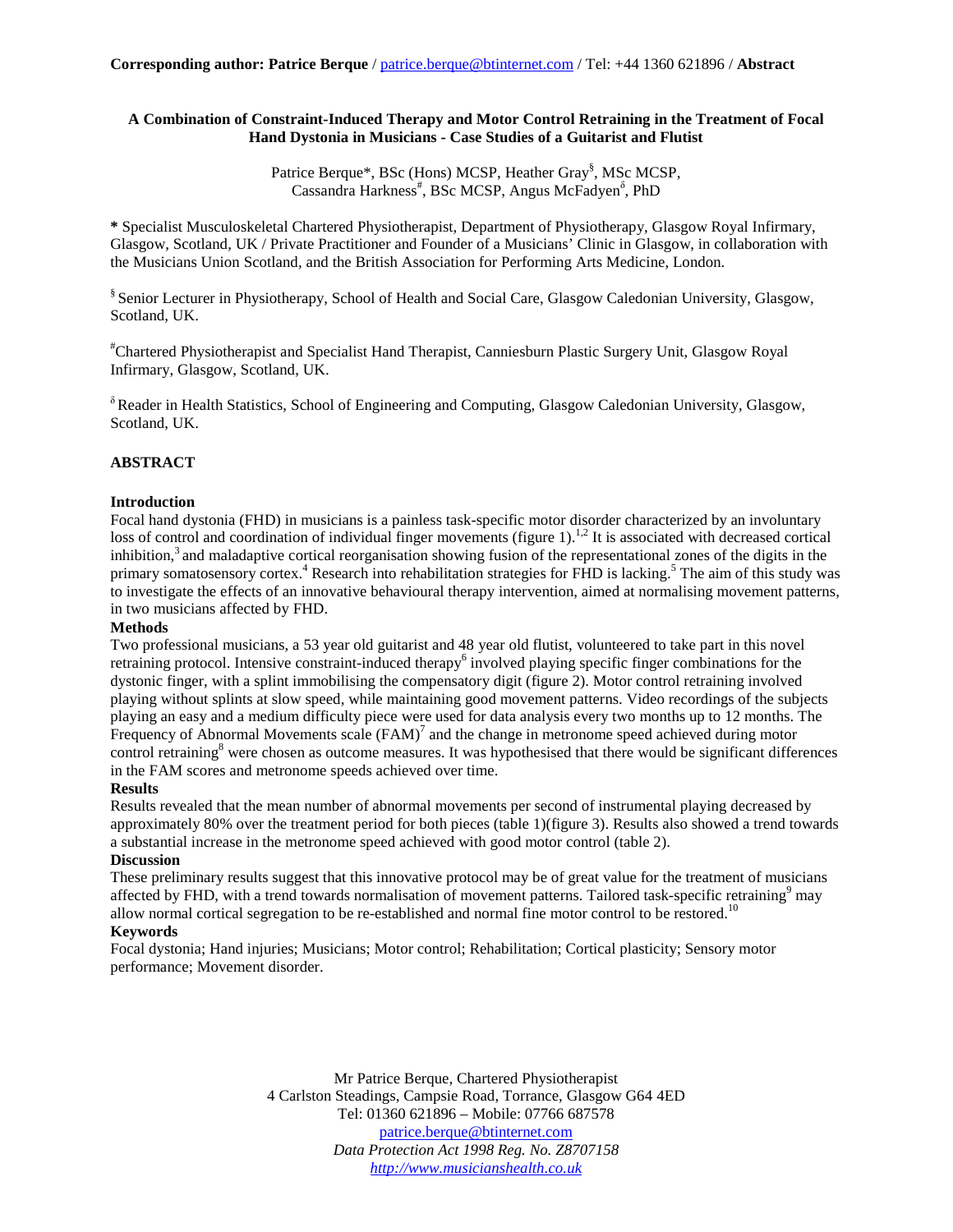# **References**

- 1. Lim VK, Altenmüller E, Bradshaw JL: Focal dystonia: current theories. Human Movement Science 2001; 20:875-914.
- 2. Charness ME, Schlaug G: Brain mapping in musicians with focal task-specific dystonia. Dystonia 4: Adv Neurol 2004; 94:231-238.
- 3. Hallett M: Dystonia: abnormal movements result from loss of inhibition. Dystonia 4: Adv in Neurol 2004; 94:1-9.
- 4. Elbert T, Candia V, Altenmüller E, Rau H, Sterr A, Rockstroh B, Pantev C, Taub E: Alteration of digital representations in somatosensory cortex in focal hand dystonia. Neuroreport 1998; 9:3571-3575.
- 5. Jabusch HC, Zschucke D, Schmidt A, Schuele S, Altenmüller E: Focal dystonia in musicians: treatment strategies and long-term outcome in 144 patients. Movement Disorders 2005; 20(12):1623-1626.
- 6. Candia V, Schäfer T, Taub E, Rau H, Altenmüller E, Rockstroh B, Elbert T: Sensory motor retuning : a behavioural treatment for focal hand dystonia of pianists and guitarists. Arch Phys Med Rehab 2002; 83:1342-1348.
- 7. Spector JT, Brandfonbrener AG: A new method for quantification of musician's dystonia: the frequency of abnormal movements scale. Med Probl Perform Art 2005; 20:157-162.
- 8. Sakai N: Slow-down exercise for the treatment of focal hand dystonia in pianists. Med Probl Perform Art 2006; 21:25-28.
- 9. Van Vliet P, Heneghan NR: Motor control and the management of musculoskeletal dysfunction. Manual Ther 2006; 11:208-213.
- 10. Byl NN: Focal hand dystonia may result from aberrant neuroplasticity. Dystonia 4: Adv in Neurol 2004; 94:19-28.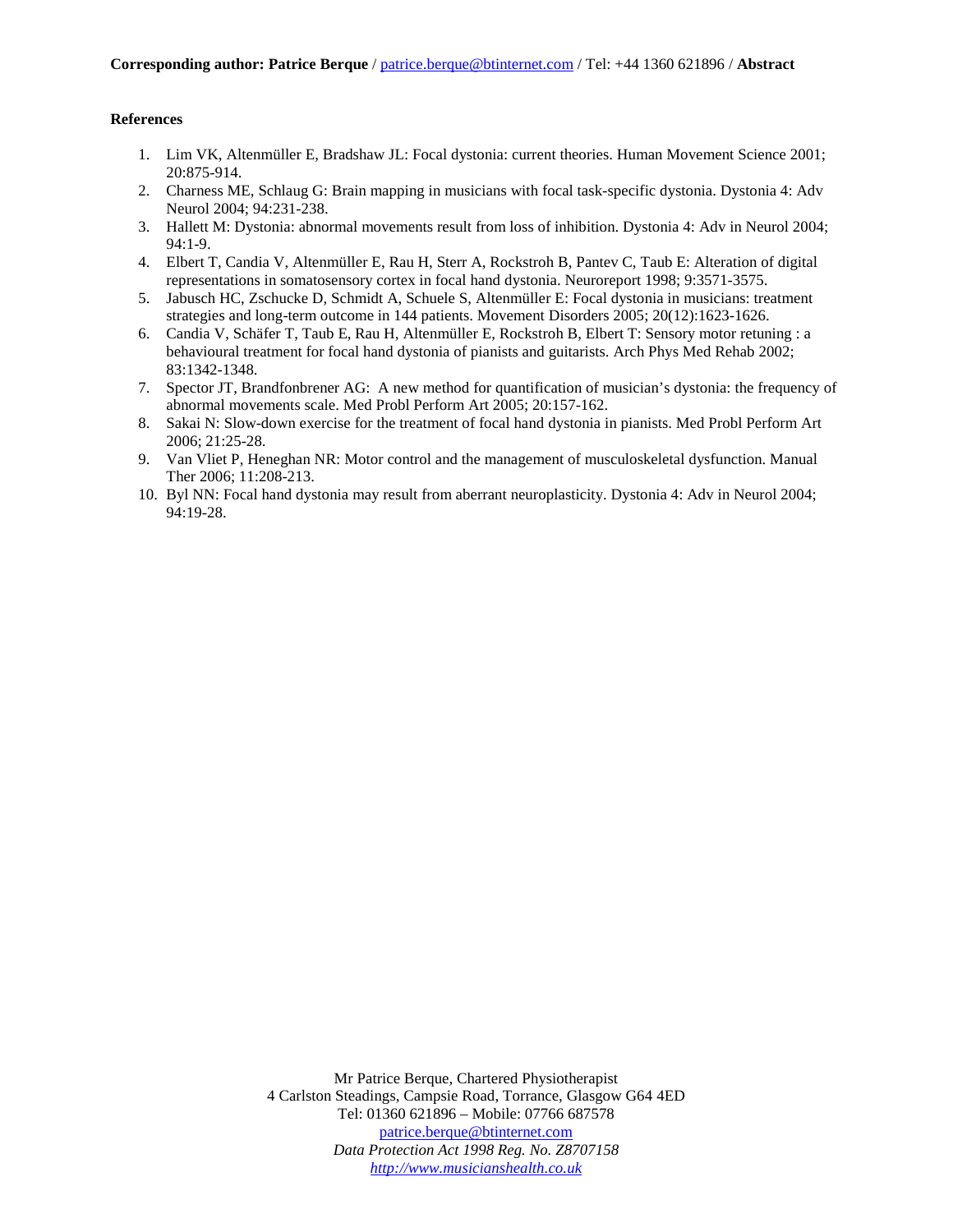**FIGURE 1.** Dystonic pattern for the flute player: maintained flexion of D5.



**FIGURE 2.** Constraint-induced therapy for both players.

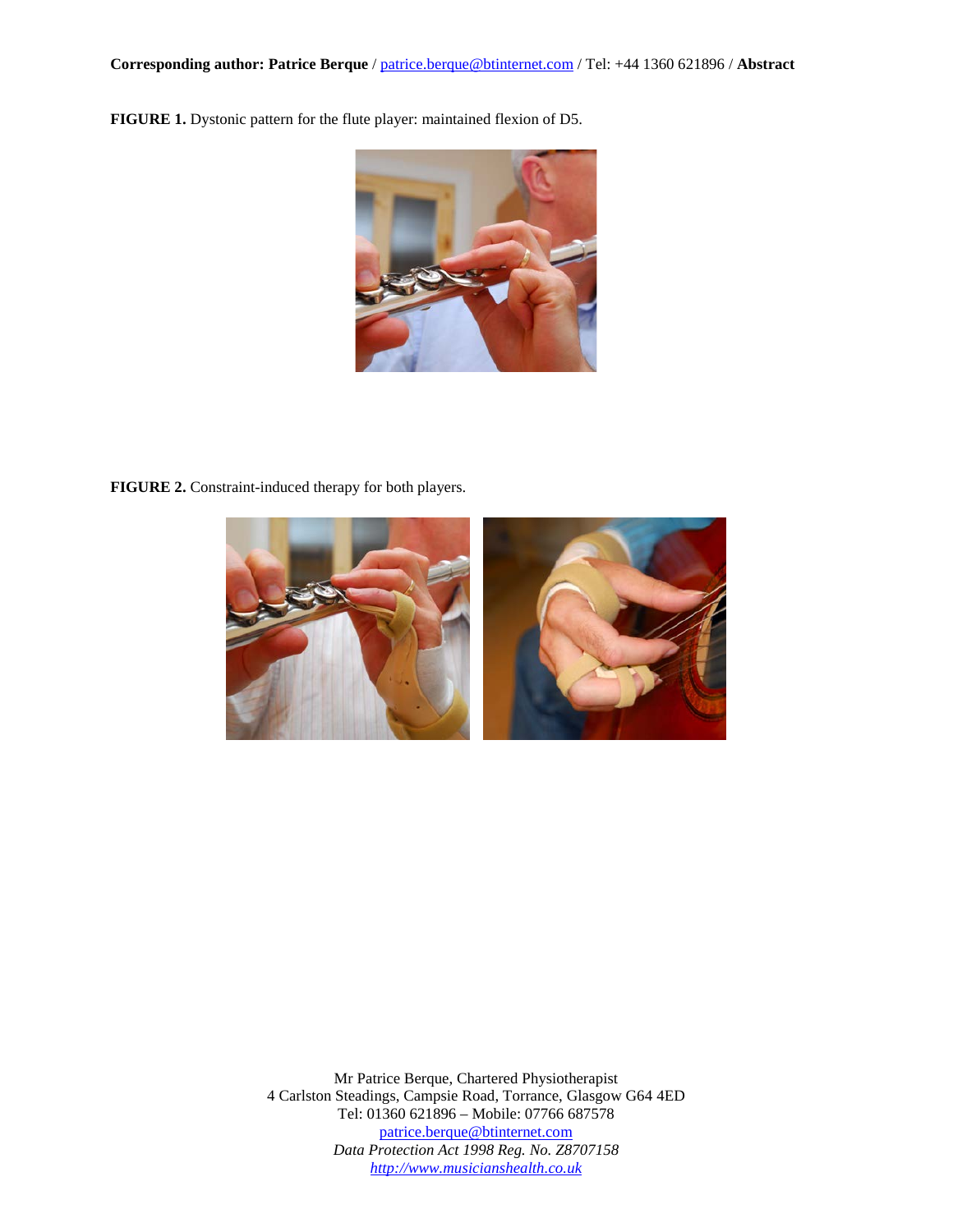**FIGURE 3.** Frequency of abnormal movements (FAM) scale: mean values for each subject and for each piece.



**Mean Values for the FAM Scale**

**TABLE 1.** FAM Scale: Mean Values for Both Subjects, Expressed in Number of Abnormal Movements per Second.

|                    | <b>Easy Piece</b> |              | <b>Medium Piece</b> |                 |
|--------------------|-------------------|--------------|---------------------|-----------------|
|                    | Mean              | $SD^{\circ}$ | <b>Mean</b>         | SD <sub>1</sub> |
| Day 1              | 1.67              | 0.4313       | 2.36                | 0.6010          |
| Day 8              | 1.29              | 0.6647       | 2.22                | 0.2546          |
| Month 2            | 0.93              | 0.1414       | 1.77                | 0.8132          |
| Month 4            | 0.52              | 0.6647       | 1.10                | 0.0212          |
| Month 6            | 0.71              | 0.6293       | 0.89                | 0.3536          |
| Month 8            | 0.51              | 0.6576       | 0.48                | 0.4879          |
| Month 10           | 0.32              | 0.4525       | 0.49                | 0.6788          |
| Month $12^{\circ}$ | N/A               | N/A          | N/A                 | N/A             |

§ No mean data available for month 12, since the flute player was excluded after month 10 following

injection of 40 units of disport into the ulnar portion of the left flexor digitorum profondus of the fifth finger.<br>Standard deviation.